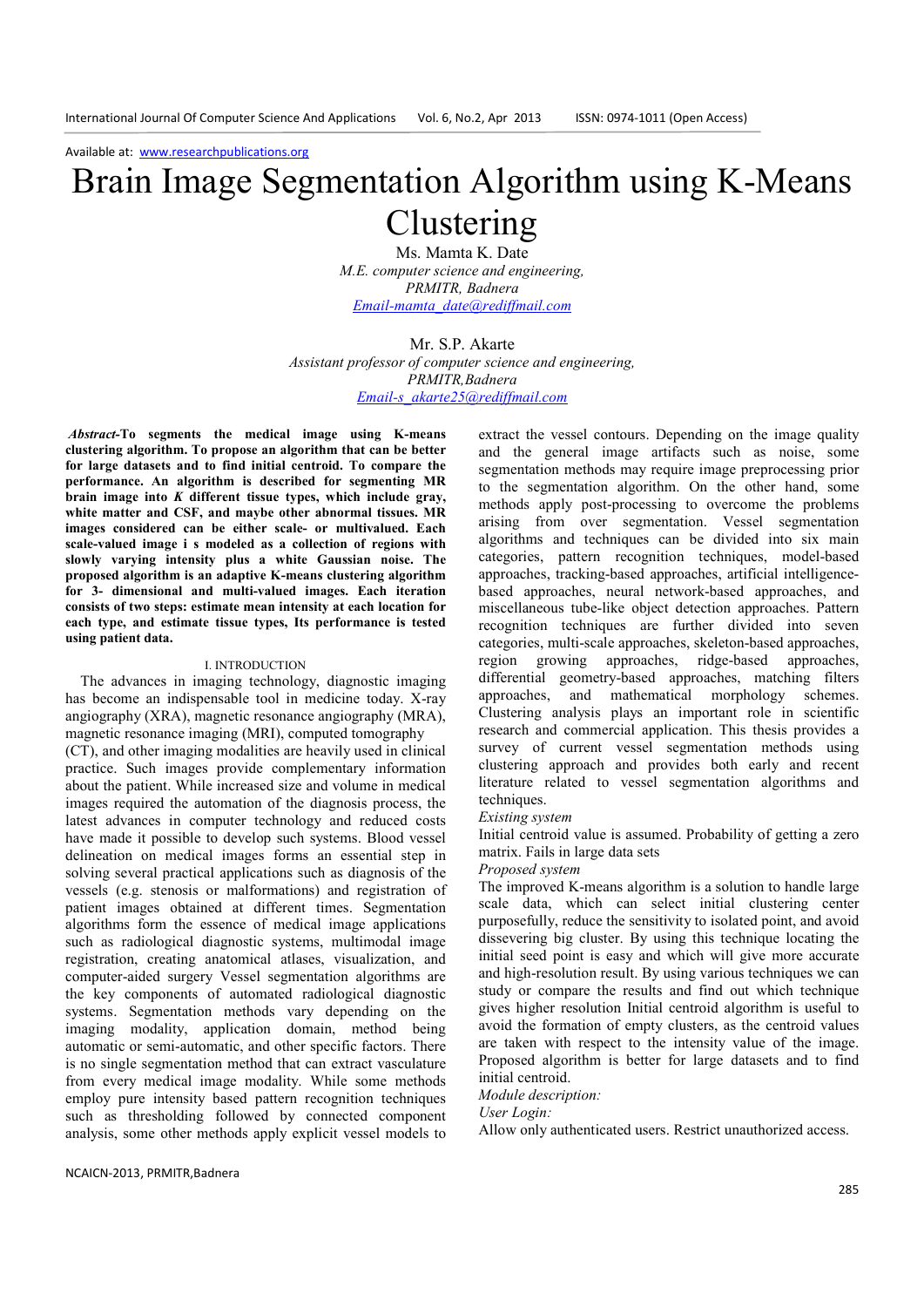Table contains user information and also their brain reports.

*Images Segmentation:*  Extract 2-D images from the 3-D images. Store that in different locations. 2-D image will be converted into 1-D image.

#### II.CLUSTERING ANALYSIS

K-Means clustering algorithm – similar to nearest neighbor techniques (memory-based-reasoning and collaborative filtering) – depends on a geometric interpretation of the data Organizing data into clusters shows internal structure of the data Ex. Clusty and clustering genes above Sometimes the partitioning is the goal Ex. Market segmentation Prepare for other AI techniques Ex. Summarize news (cluster and then find centroid) Techniques for clustering is useful in knowledge discovery in data

# *Block Diagram:*



Figure 1:-Block diagram

### *Block diagram-Description***:**

- □ Back end: Sql Server2008
- $\Box$  Contains different type of tables.
- $\Box$  Mainly for User details and Login purpose.
- $\square$  Scanned image will be stored in file locations.

#### III. K-MEANS ALGORITHM

# **Algorithm** k-means

1. Decide on a value for  $K$ , the number of clusters.

2. Initialize the  $K$  cluster centers (randomly, if necessary).

3. Decide the class memberships of the  $N$  objects by assigning them to the nearest cluster center.

4. Re-estimate the  $K$  cluster centers, by assuming the memberships found above are correct.

5. Repeat 3 and 4 until none of the N objects changed membership in the last iteration.

Figure 2:-Algorithm for K-Means Algorithm

### *A) K-means overview*

There are always K clusters. There is always at least one item in each cluster. The clusters are non-hierarchical and they do not overlap. Every member of a cluster is closer to its cluster than any other cluster because closeness does not always involve the 'centre' of clusters. *K*-means clustering in particular when using heuristics such as Lloyd's algorithm is rather easy to implement and apply even on large data sets. As such, it has been successfully used in various topics, ranging from market segmentation, computer vision and astronomy to agriculture. It often is used as a preprocessing step for other algorithms, for example to find a starting configuration. In statistics and data mining, *k*-means clustering is a method of cluster analysis which aims to partition *n* observations into *k*  clusters in which each observation belongs to the cluster with the nearest mean. Figure1 shows the flow chart of k-means algorithm which is relatively efficient and applicable only when mean is defined. Figure1 shows the flow chart of kmeans algorithm which is relatively efficient and applicable only when mean is defined.



Figure 3:- Flow chart for K-Means Algorithm

#### *B) K-means clustering*

K-means (Macqueen, 1967) is one of the simplest unsupervised learning algorithms that solve the well known clustering problem. The procedure follows a simple and easy way to classify a given data set through a certain number of clusters (assume k clusters) fixed a priori. The main idea is to define k centroids, one for each cluster. These centroids should be placed in a cunning way because of different location causes different result. So, the better choice is to place them as much as possible far away from each other. The next step is to take each point belonging to a given data set and associate it to the nearest centroid. When no point is pending, the first step is completed and an early group age is done. At this point we need to recalculate k new centroids as barycenters of the clusters resulting from the previous step.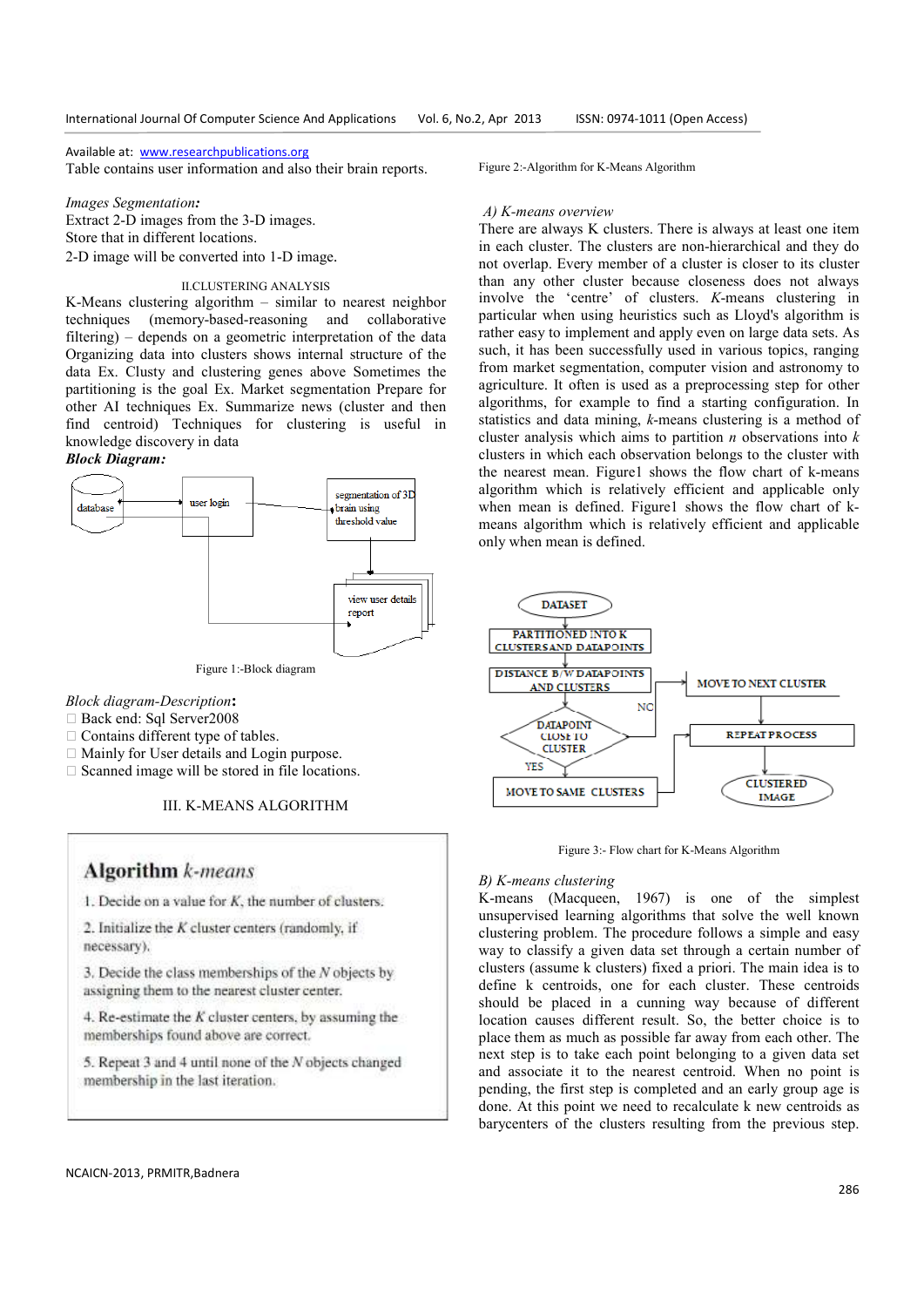After we have these k new centroids, a new binding has to be done between the same data set points and the nearest new centroid. A loop had been generated. As a result of this loop we may notice that the k centroids change their location step by step until no more changes are done. In other words centroids do not move anymore. K-Means clustering generates a specific number of disjoint, flat clusters. K-Means method is numerical, unsupervised, non-deterministic and iterative. Hierarchical clustering is also widely employed for image segmentation. The most popular method for image segmentation is k-means clustering.

#### IV.FEATURE EXTRACTIONS

The issue of choosing the features to be extracted should be guided by the following concerns. The features should carry enough information about the image and should not require any domain-specific knowledge for their extraction. They should be easy to compute in order for the approach to be feasible for large image collection and rapid retrieval. An image is partitioned into 4x4 blocks, a size that provides a compromise between texture granularities, computation time and segmentation coarseness as a part of preprocessing; each 4x4 block is replaced by a single block containing the average value over the 4x4 block. To segment an image into objects, some features are extracted from each block. Texture features are extracted using Haar Wavelet Transform. After obtaining features from all pixels on the image, perform k-means clustering to group similar pixel together and form objects. Feature extraction has been done using MATLAB Image Processing tool. The advantage of k-means algorithm is that it works well when clusters are not well separated from each other, which is frequently encountered in images. However kmeans requires the user to specify the initial cluster centers. Image clustering consists of two steps, the former is feature extraction and the second part is grouping. For each image in the database, a feature vector capturing certain essential properties of the image is computed and stored in a feature base. Clustering algorithm is applied over this extracted feature to form the group. In terms of performance the algorithm is not guaranteed to return a global optimum. The quality of the final solution depends largely on the initial set of clusters, and may, in practice, be much poorer than the global optimum.] Since the algorithm is extremely fast, a common method is to run the algorithm several times and return the best clustering found.

## V. CLUSTER ALGORITHM

K-Means uses a two-phase iterative algorithm to minimize the sum of point-to-centroid distances, summed over all k clusters: The first phase uses *batch updates*, where each iteration consists of reassigning points to their nearest cluster centroid, all at once, followed by recalculation of cluster centroids. This phase occasionally does not converge to solution that is a local minimum, that is, a partition of the data where moving any single point to a different cluster increases the total sum of distances. This is more likely for small data sets. The batch phase is fast, but potentially only approximates a solution as a

starting point for the second phase. The second phase uses *online updates*, where points are individually reassigned if doing so will reduce the sum of distances, and cluster centroids are recomputed after each reassignment. Each iteration during the second phase consists of one pass though all the points. The second phase will converge to a local minimum, although there may be other local minima with lower total sum of distances. The problem of finding the global minimum can only can be solved in general by an exhaustive (or clever, or lucky) choice of starting points, but using several replicates with random starting points typically results in a solution that is a global minimum.

#### *K-means functions*

K-means is a clustering algorithm, which partitions a data set into clusters according to some defined distance measure. Images are considered as one of the most important medium of conveying information. Understanding images and extracting the information from them such that the information can be used for other tasks is an important aspect of Machine learning. An example of the same would be the use of images for navigation of robots. One of the first steps in direction of understanding images is to segment them and find out different objects in them. To do this, we look at the algorithm namely K-means clustering. It has been assumed 1that the number of segments in the image is known and hence can be passed to the algorithm. K-Means algorithm is an unsupervised clustering algorithm that classifies the input data points into multiple classes based on their inherent distance from each other. The algorithm assumes that the data features form a vector space and tries to find natural clustering in them. The functions of k-means are as follows.  $IDX = k$ -means $(X, k)$ partitions the points in the n-by-p data matrix X into k clusters. This iterative partitioning minimizes the sum, over all clusters, of the within-cluster sums of point-to-cluster-centroid distances. Rows of X correspond to points, columns correspond to variables. K-means returns an n-by-1 vector IDX containing the cluster indices of each point. By default, k-means uses squared Euclidean distances [8,9]. When X is a vector, k-means treats it as an *n*-by-1 data matrix, regardless of its orientation.  $[IDX, C] = k-means(X, k)$  returns the k cluster centroid locations in the k-by-p matrix C.

VI. SIMULATION RESULTS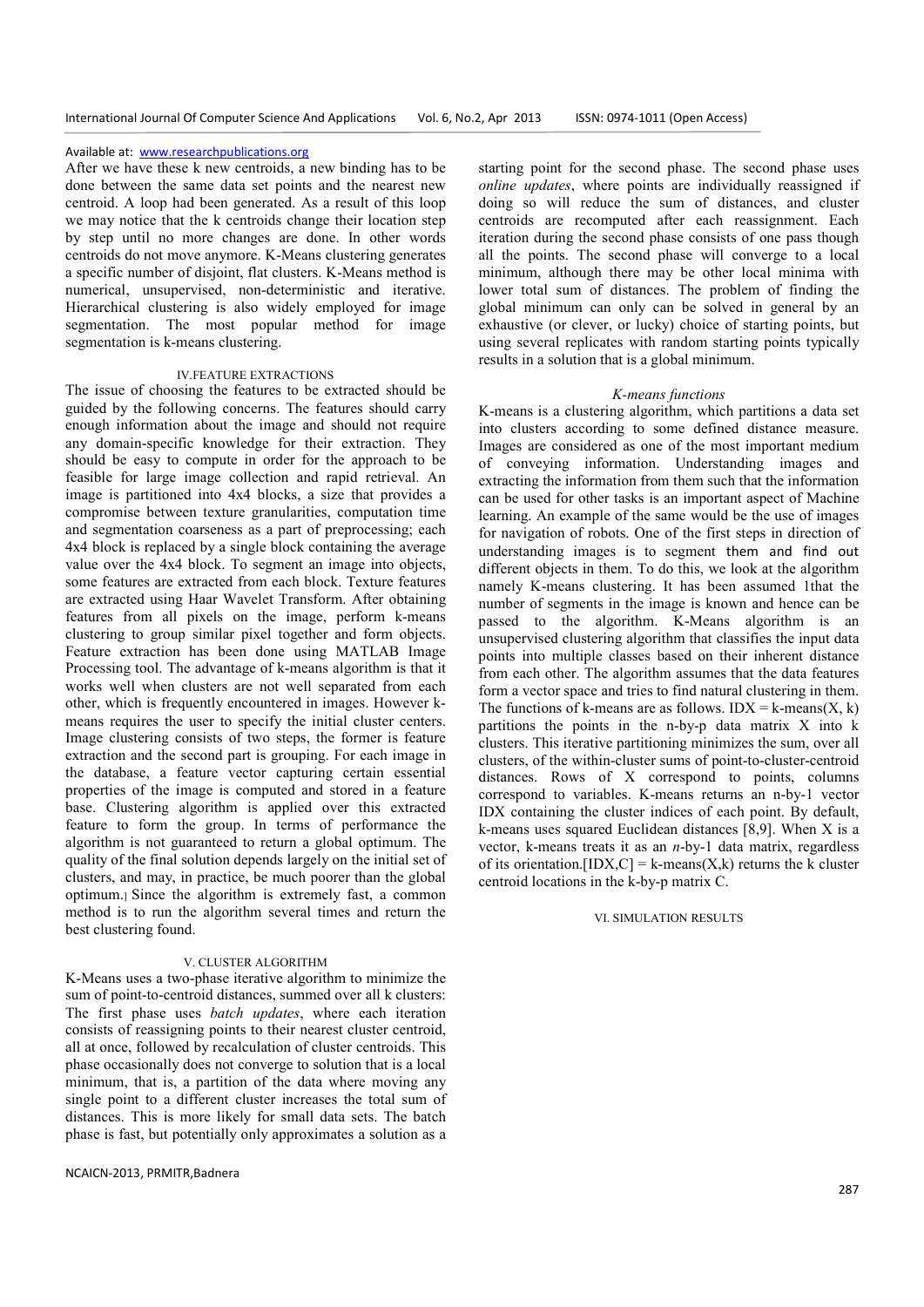

Figure 4:- Original image



Figure 7:-objects in cluster2



Figure 5:-image labeled by cluster index



Figure 6:-objects in cluster 1



Figure 8:-objects in cluster 3

# VI. CONCLUSION

Vessel segmentation methods have been a heavily researched area in recent years. Even though many promising techniques and algorithms have been developed, it is still an open area for more research. This algorithm does not require any user interaction, not even to identify a start point. Here seed points are selected randomly which determines the main branches of the vessel structure. Random selection of seed points does not yield accurate segmentation. Accuracy of the segmentation process is essential to achieve more precise and repeatable radiological diagnostic systems. Accuracy can be improved by incorporating a priori information on vessel anatomy and let high level knowledge guide the segmentation algorithm. K means algorithm is a popular clustering algorithm applied widely, but the standard algorithm which selects k objects randomly from population as initial centroids cannot always give a good and stable clustering. Experimental results show that selecting centroids by our algorithm can lead to a better clustering. Along with the fast development of database and